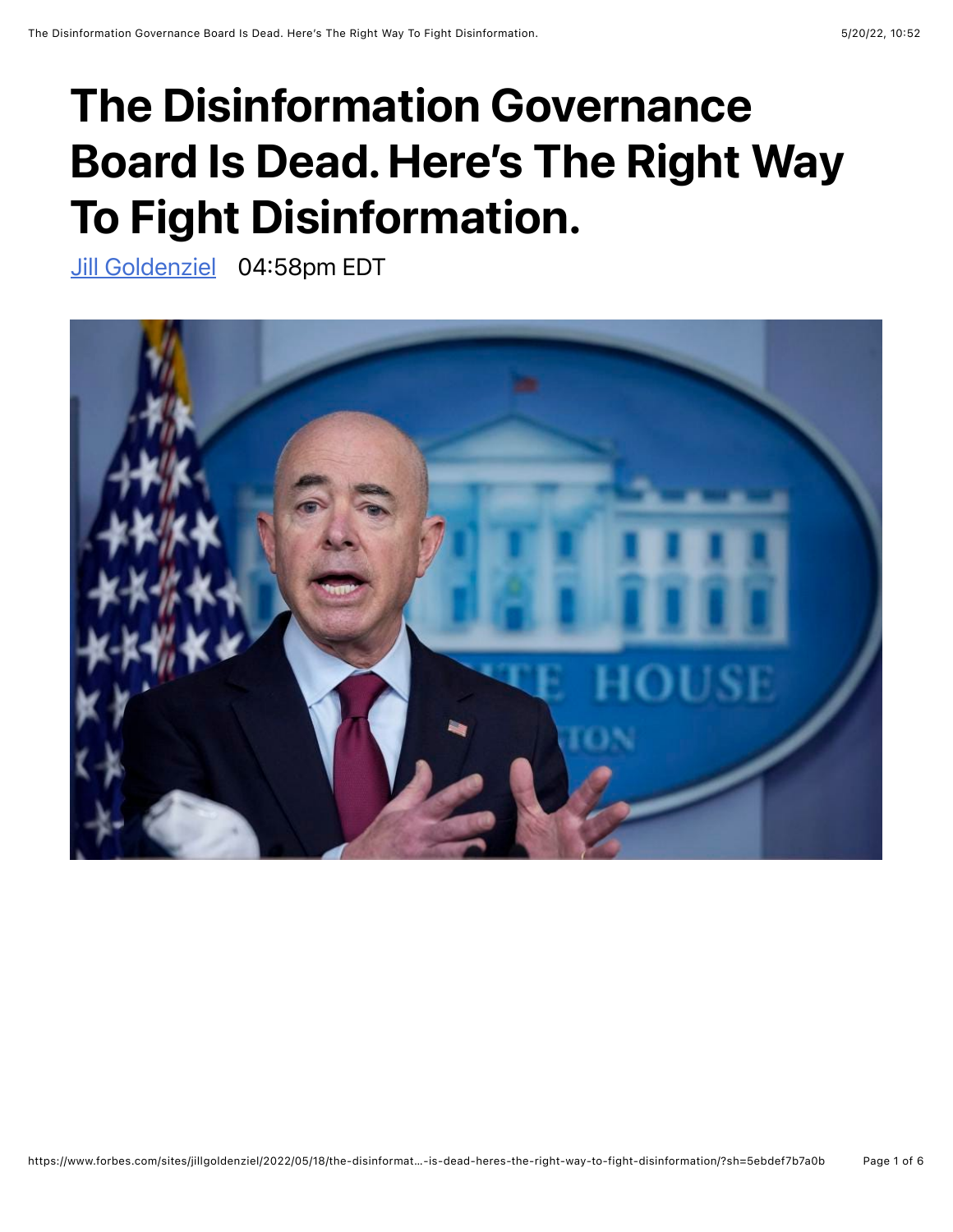

WASHINGTON, DC - MARCH 1: Secretary of Homeland Security Alejandro Mayorkas speaks during the daily ... [+] Getty Images

The Department of Homeland Security's Disinformation Governance Board [has been paused](https://www.washingtonpost.com/technology/2022/05/18/disinformation-board-dhs-nina-jankowicz/), only three weeks after it was announced. Reports have [variously announced that partisan fights and right-wing attacks on the](https://www.forbes.com/sites/edwardsegal/2022/05/18/how-dhs-is-responding-to-their-own-disinformation-crisis/) Board's leader, Nina Jankowicz, led to its demise. However, the Board was doomed from the moment it was named. The name itself suggests illegal government activity that the American people would never tolerate, regardless of their partisan affiliation. Legally, it is rarely permissible for the U.S. government to be the arbiter of truth. The name suggested that it would do just that—despite DHS officials' protests that it was designed to protect free speech.

Meanwhile, the Internet burns while partisans fiddle. The interagency must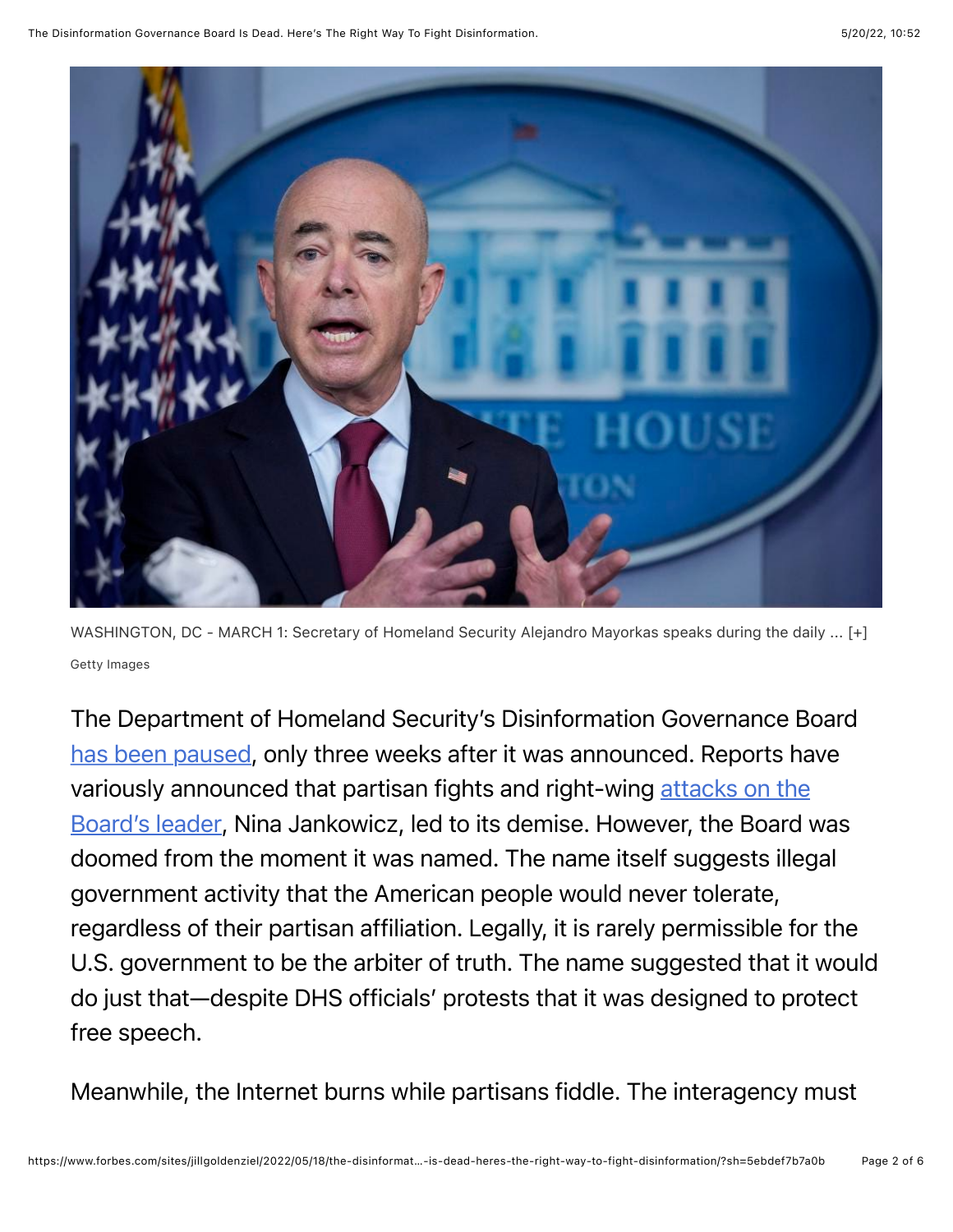act to combat adversary disinformation. The Board must be replaced with an interagency body with a clear and transparent mission to fight information warfare by U.S. adversaries, while protecting the First Amendment freedoms that Americans hold dear.

The First Amendment is among the most prized of American values. The American people have historically been deeply suspicious of government attempts to regulate their speech. For example, the Privacy Act of 1974 was passed at the height of public concern over the abuse of government surveillance, following Watergate. It restricts the government's collection, maintenance, use, and dissemination of U.S. Persons' (citizens and Legal Permanent Residents, or green-card holders) personally identifiable information and personal data related to the exercise of First Amendment Rights. It restricts which government agencies are allowed to collect and access Americans' personal data, and for what purposes. It also provides for high procedural safeguards against unauthorized access of that data. To cite a more recent example, beginning in 2013, Americans were outraged when they discovered that the National Security Agency was engaging in bulk collection of cellphone data as part of its "haystack" program to hunt down terrorists. President Obama ordered the program shut down due to public outcry, even though a court held the program to be legal, eventually leading to a revision of the program through the Freedom Act of 2015, and eventually, a full program [shutdown.](https://www.nytimes.com/2019/03/04/us/politics/nsa-phone-records-program-shut-down.html)

Given this history, it is no surprise that the American public would not support a "Disinformation Governance Board." Indeed, "governing disinformation" itself may have been illegal. U.S. law permits few circumstances where the government is permitted to be the arbiter of what is true and what is false. Most falsehoods are protected under U.S. law. Americans have made this freedom part of their national identity. Americans pride themselves as being able to live in a marketplace of ideas and make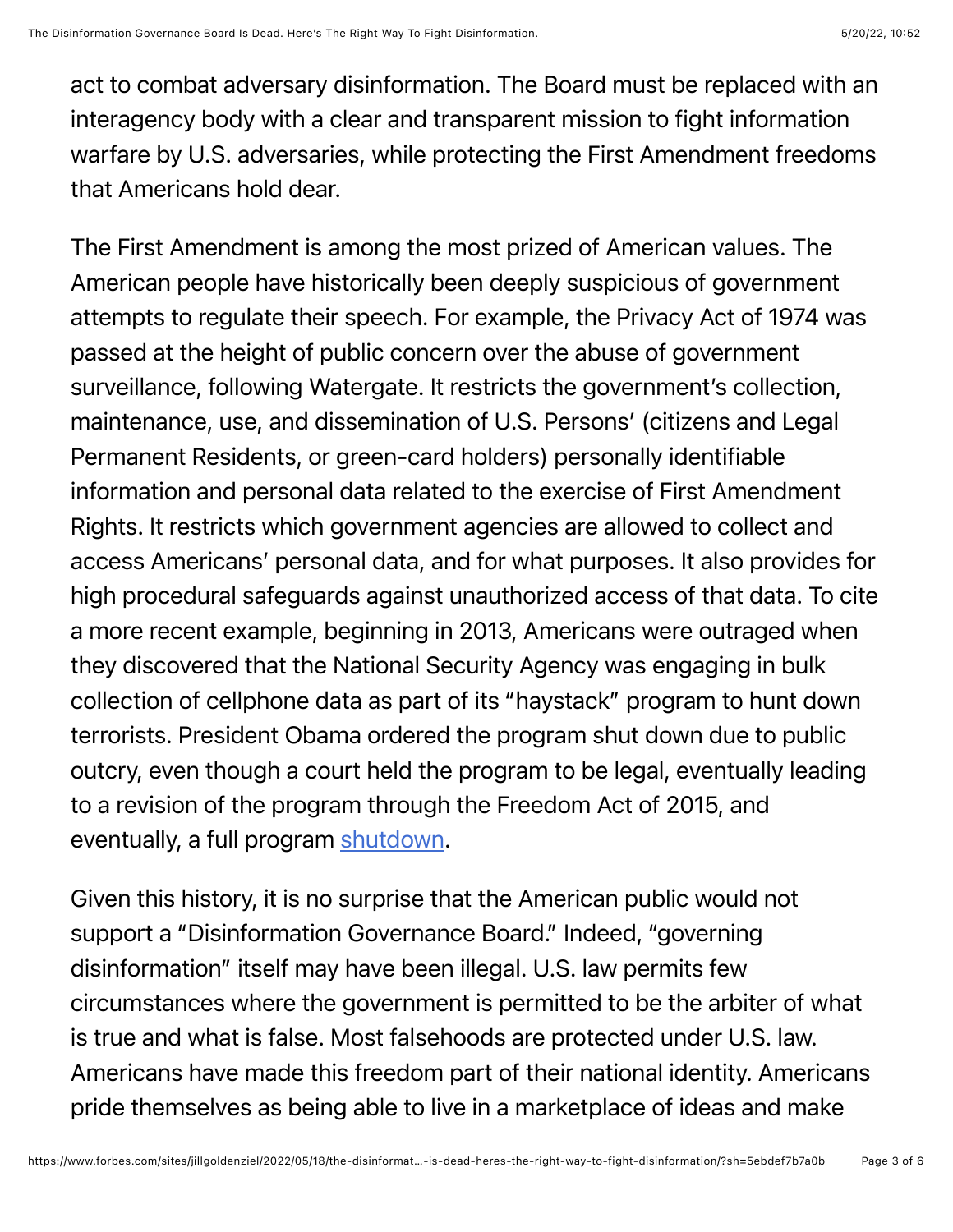## decisions for themselves about truthfulness.



## Forbes Business

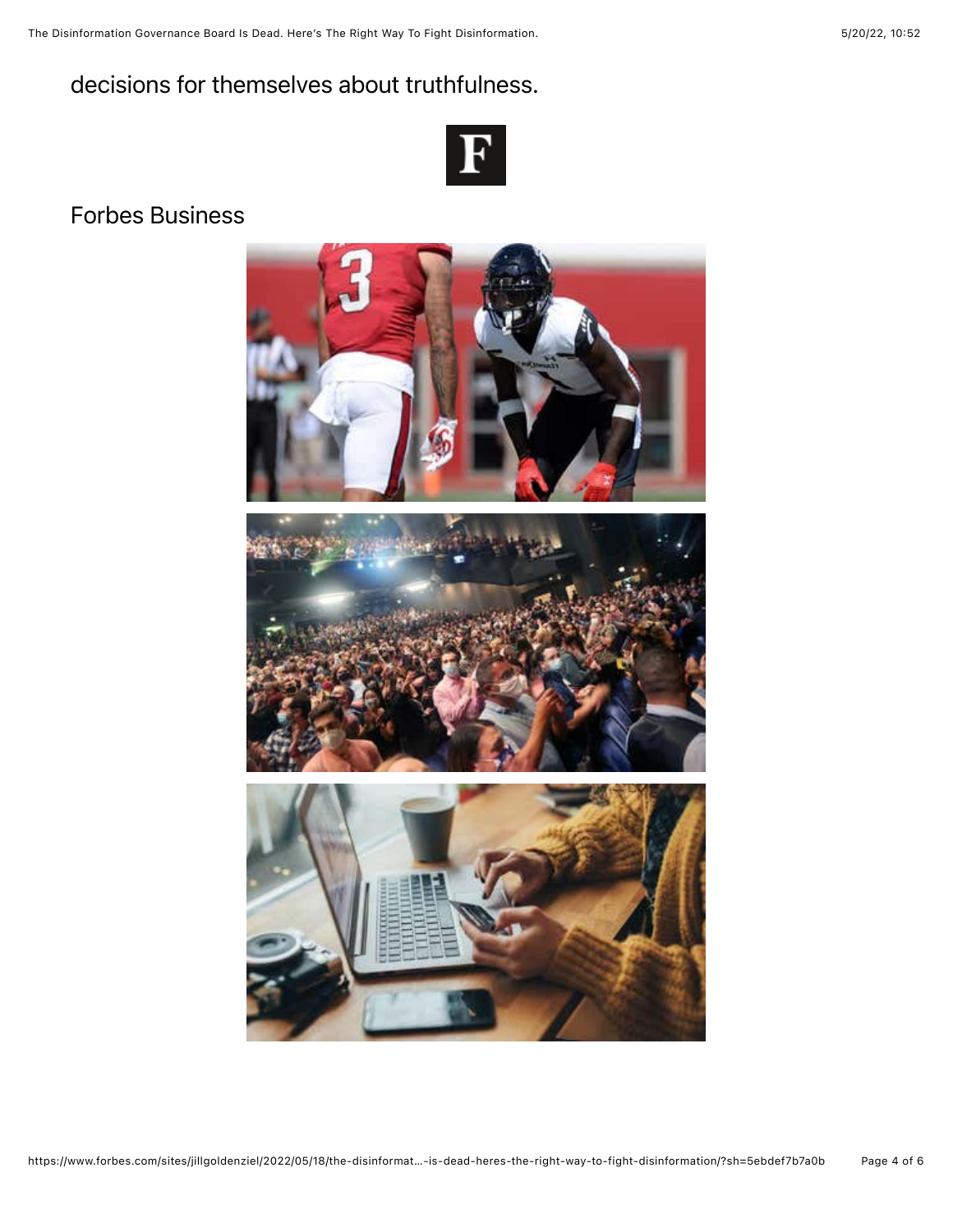

[The New York Jets' ThreeFirst-Round Picks Have Signed. Here's What Is](https://www.forbes.com/sites/jppelzman/2022/05/20/the-new-york-jets-three-first-round-picks-have-signed-heres-what-is-expected-of-them/?traffic_source=Connatix) Expected Of Them



The U.S.'s robust freedom of speech is at the core of what makes America great, and at the essence of what it means to be American. It also makes